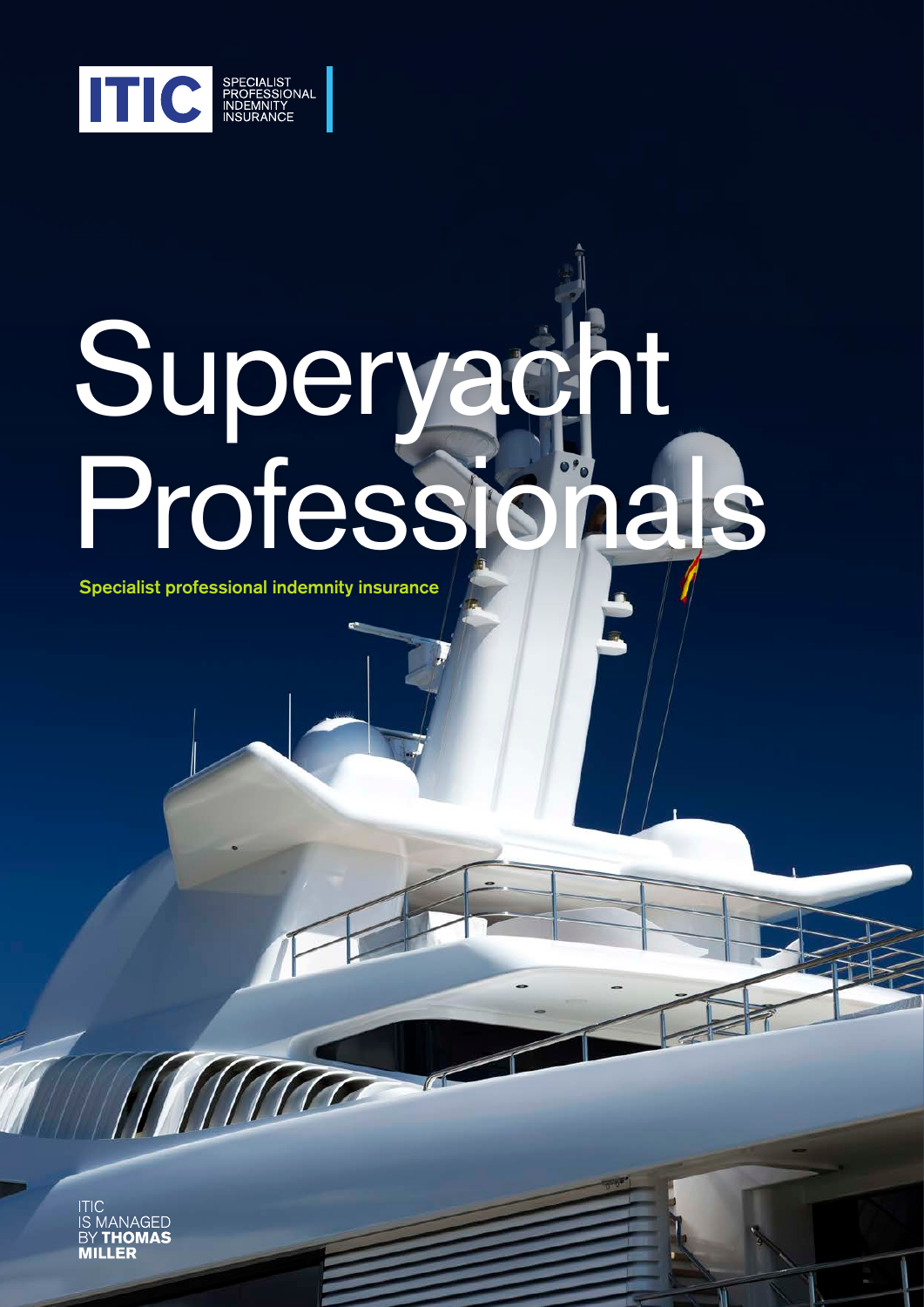# Professional indemnity insurance for superyacht professionals

#### Expert View

ITIC is the leading provider of professional indemnity insurance to superyacht professionals, insuring more than 100 companies worldwide. The team at ITIC has a complete understanding of the risks, combined with a high degree of claims experience.

Should your clients ever feel that they have a valid claim you will find that they have deep pockets. Yacht brokers, designers and managers invariably deliver services to affluent clients who will pursue any claim vigorously, no matter how insignificant or small the error may have been.

- **Yacht manager's failure to maintain yacht** when engines or equipment fail on a yacht, an owner may turn to the manager to recover their losses.
- **Yacht broker's misdescription** if a yacht is not what the buyer thought they were buying, they often seek to blame their broker for misrepresenting the sale.
- Naval architect's negligence superyachts are complex structures. Errors in the design can lead to very expensive losses.
- **Crew manager's failure to appoint suitable crew** if the crew are not certified to perform the jobs for which they are hired, the owner will be in breach of the terms of their insurances and the yacht manager will be liable.

## Why choose TIC ?

| <b>ITIC provides professional</b><br>indemnity insurance at cost | ITIC is the mutual insurer of the transport industry with no external shareholders<br>to take a profit from the business.                                                                                                                                                                                     |
|------------------------------------------------------------------|---------------------------------------------------------------------------------------------------------------------------------------------------------------------------------------------------------------------------------------------------------------------------------------------------------------|
| <b>ITIC will provide a</b><br>sympathetic approach               | ITIC understands that you will often have commercial relationships which will<br>need preserving and will work with you to allow that business association to<br>continue. ITIC's unique insurance cover could support any claim which may<br>not normally be paid by another professional indemnity insurer. |
| <b>ITIC understands your business</b>                            | ITIC's specialist knowledge of your business will make it quicker and easier<br>for you to obtain advice and support on a claim under your professional<br>indemnity insurance.                                                                                                                               |
| <b>ITIC is more than just insurance</b>                          | As an assured at ITIC you will receive support from a team who understand<br>the unique situations and liabilities that your business faces.                                                                                                                                                                  |
| <b>ITIC pays dividends annually</b>                              | Surplus funds have been paid out to the members in the form of continuity<br>credit since 1994.                                                                                                                                                                                                               |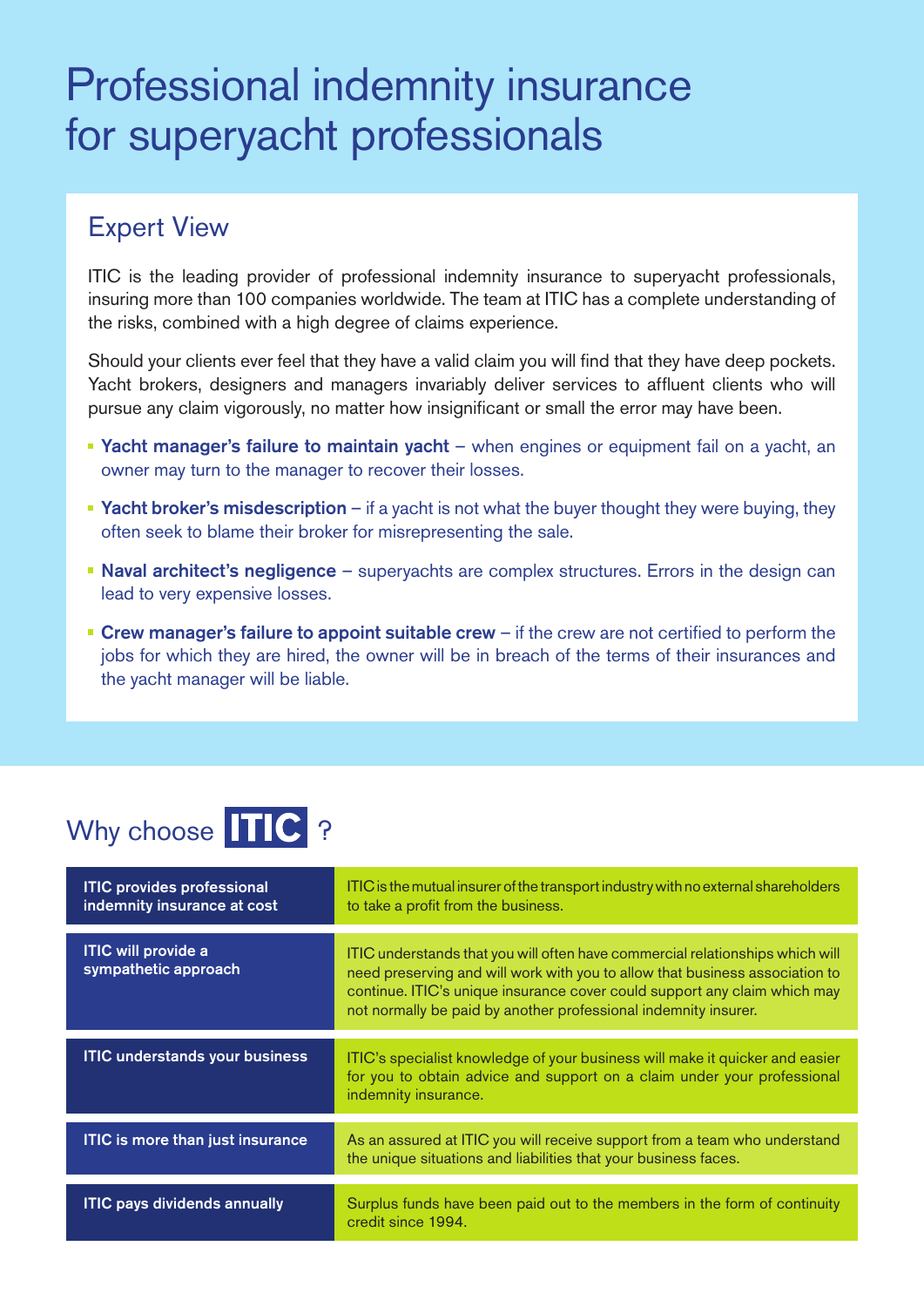ITIC's extensive experience in your sector drives our pro-active service. We help you foresee potential problems; thus avoiding them. Should mistakes ever become critical issues, professional indemnity cover from ITIC gives you the peace of mind that you have experts on your side.

**TACK** 

#### Don't rock the boat A very taxing matter

A yacht broker incorrectly marketed a yacht as having zero speed stabilisers, which it in fact did not have. The owners of the yacht brought a claim against the broker alleging that this misdescription in the run up to the summer season had cost them lost chartering income of €500,000.

ITIC analysed the claim from the owners and discovered that only one single week's lost charter had resulted from this error. The yacht broker had been able to find charters that season regardless of the misdescription.

Furthermore, the owners had not complied with the broker's request to keep the yacht fully available for charter, instead putting it into the yard for repair work during this period.

Faced with these arguments, the yacht owner reduced his claim to €30,000. ITIC continued to assist the yacht broker in defending the claim from the yacht owner, until the yacht owner decided to withdraw his claim.

#### Incorrect calculations

A naval architect was appointed to re-design and certify part of a mast support structure on a large sailing yacht. The naval architect had no involvement in the original design of the yacht. As the refit neared completion, the architect realised that the calculations he was using in relation to the strength of the plate on which the mast was to sit were incorrect. This could have resulted in the mast pushing through the plate when the vessel was operated. Significant work (including stripping out part of the accommodation and fuel tanks) was required to install a thicker plate.

When this additional work was completed, the architect was presented with an invoice for €200,000 which his clients alleged represented the additional costs incurred by them as a result of the architect's late discovery of the incorrect calculations.

The architect sought advice from ITIC as to how to respond to this. ITIC instructed an independent expert to provide an opinion as to the alleged costs. ITIC then negotiated a reduced settlement of €125,000 with the claimants, based on the opinion obtained.

A yacht manager arranged on behalf of the owner to store a helicopter ashore whilst not in use. During a routine inspection by customs, it was found that the helicopter had stayed in the country for more than six months and was therefore now liable for payment of VAT in the amount of €150,000.

Prior to arranging the storage, the manager had a meeting with the storage company. The manager had believed that an agreement had been reached where the company would be responsible for tax matters. However, the meeting was not followed up with written instructions. The company alleged that although the matter had been discussed, nothing had been agreed.

The owner was scheduled to board their yacht and required the helicopter to be delivered. The helicopter had since been seized by customs, and in order to release it, the manager had to pay the full amount of the VAT. The storage company rejected any liability for the failure to warn the manager that the helicopter had to be taken out of the country before VAT was payable.

Lawyers were instructed to consider a recovery action against the storage company. However, due to a lack of written evidence, there was less than a 50% chance of recovery. The manager was reimbursed by ITIC in full for the VAT of €150,000.